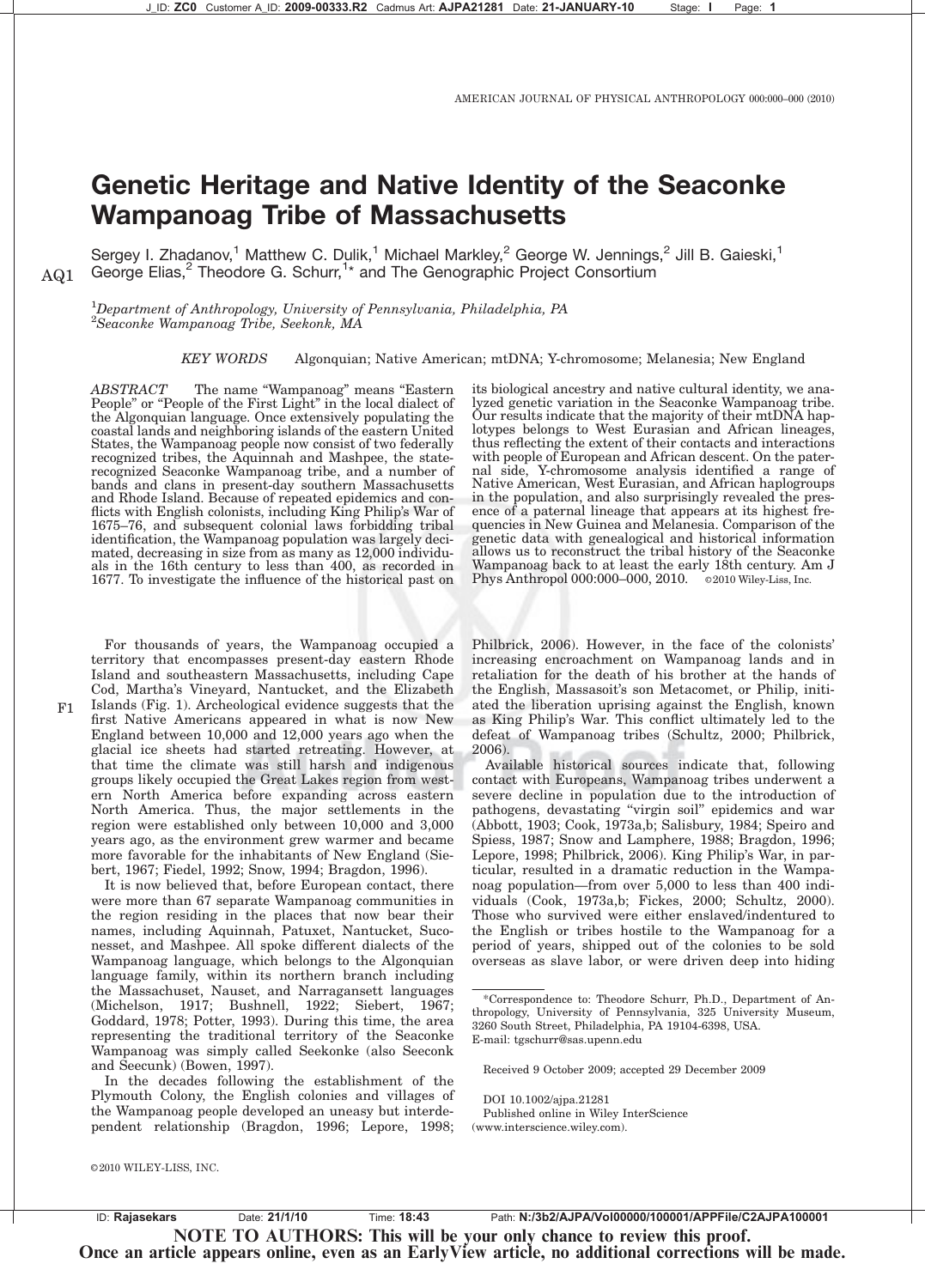



Fig. 1. A map of New England with the traditional locations of New England Native American populations indicated on it ED1 (based on The Pequots in Southern New England; modified after map available at www.dowdgen.com/dowd/document/pequots. htmlsource).

among neutral Indian tribes (Moore, 1866; Travers, 1957; Cook, 1973b; Boussevain, 1976; Mayo, 1986; Doughton, 1997; Lepore, 1998; Fickes, 2000; McBride, AQ2 2001, 2004; Newell, 2001; Kolchin, 2003; Olexer 2005). Less subtle and more insidious means employed by the English to obliterate Wampanoag culture included outlawing all use of the Massachusetts language and tribal names, enacting colonial laws prohibiting the Wampanoag from organizing or forming tribal assemblies, and converting the New England natives to Christianity (Moore, 1866; Abbott, 1903; Salisbury, 1984; Philbrick, 2006).

Despite these circumstances, the Wampanoag people maintained certain aspects of their culture that could be shared and practiced in private, turning to clan and family as their sources of knowledge. Yet, without a focal cultural center and the ability to congregate and share information, traditional Wampanoag society began to disintegrate. Eventually, shared history, education, and language slipped away as older generations passed on. By the early 1700s, what had once been a viable thriving culture began its descent into obscurity.

During this same period, European powers introduced African slave labor into New World society (Curtin, 1969; Blank, 2002). To expand economically, the English required more than what a weakened and dwindling native population could provide (Cook, 1973b; Bossevain, 1976; Lepore, 1998; Fickes, 2000; Newell, 2001; Kolchin, 2003). The introduction of African slave labor paved the way for the creation of a new culture in the margins of colonial New England. Members of this emerging slave class, while highly visible and indispensable in shoring up the structural and economic vitality of the communities of southern New England, were viewed as outcasts because of their historical and cultural make up and also their skin color (Calloway, 1997; Karttunen, 2005).

Although the remnants of existing Wampanoag families were now technically free, the effort to maintain their independence did not occur without some cost. Whereas most African slaves lived on or near the work place of their owners, the Wampanoag, with their poor socioeconomic status, lived on the outskirts of towns in family enclaves, in less than adequate housing (Annawan Historical Society, 1993; Vaughan, 1995; Calloway, 1997). Over time, the few Wampanoag people who survived began marrying people of African descent. In general, the reduction of Indian males through war, infectious diseases, and slavery led to significant intermarriage between native women and African males in the 18th century and afterward (Lepore, 1998; Newell, 2001; McBride, 2004). In addition, albeit less common, Wampanoag individuals began marrying into colonial families. By the 18th century, a new culture that embraced English, Wampanoag, and African elements was born out of necessity, resulting in the hybridized successive generations we see today.

Well into the 20th century, the descendants of the Seaconke Wampanoag continued to work the farms in and around what is today called Bristol County, MA. In 1925, the First Free Methodist Church was built to bring Christianity to the few native families still residing in Seekonk, MA (Fig. 2). It is written in the excerpt of the  $F_2$ 50th anniversary of this church that many of the Seekonk people were of Indian descent (First Free Methodist Church, 1975). After 1925, with tribal families marrying into those of the surrounding community and advancing in education, assimilation into society became the norm.

However, the community also began the necessary reconciliation with its once-existing culture, which had remained hidden for generations. This effort culminated in the reorganization of the people comprising the Sea-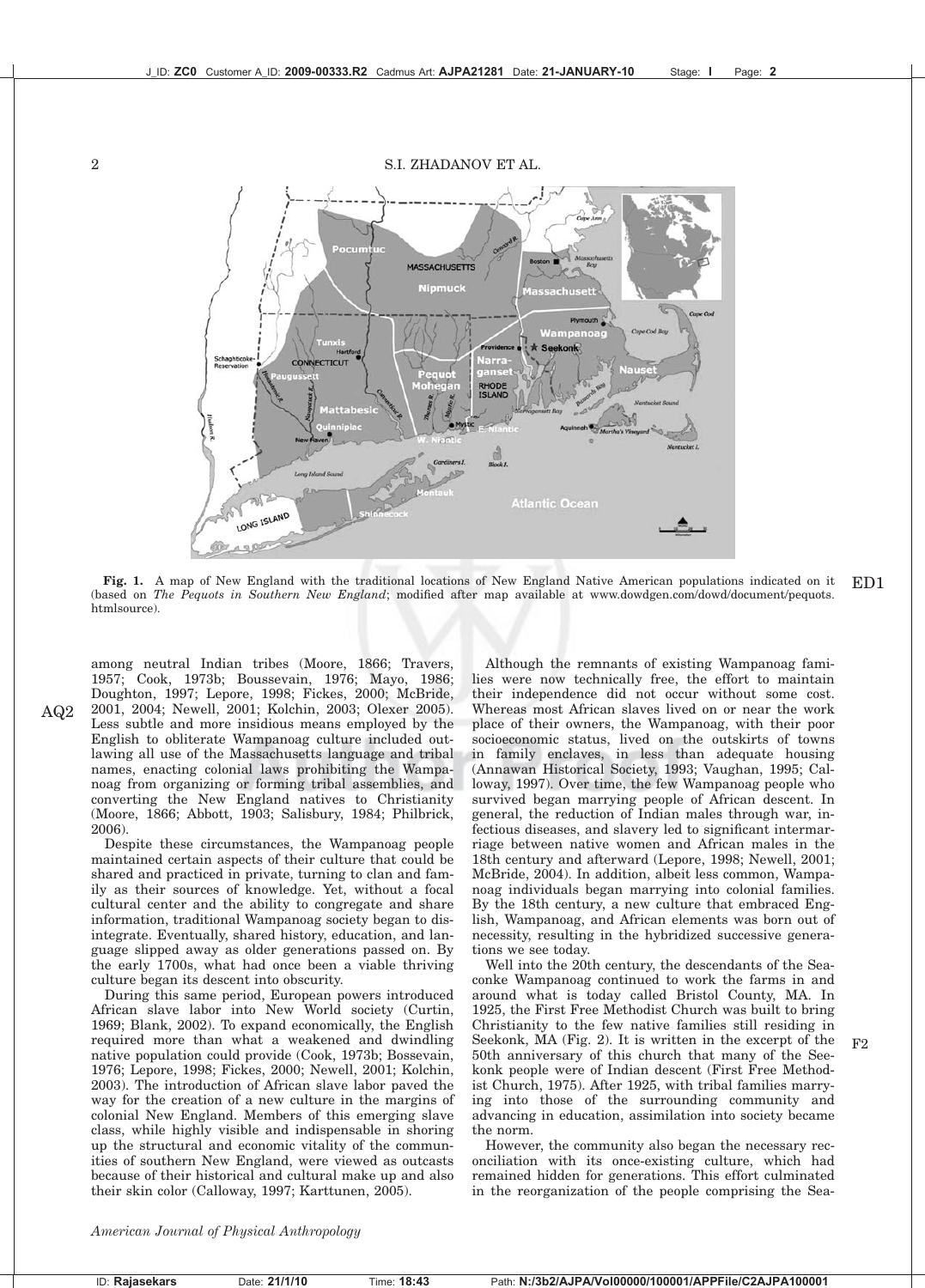GENETIC AND NATIVE HERITAGE OF SEACONKE WAMPANOAG TRIBE  $\qquad \qquad 3$ 



Fig. 2. A photograph of the Seaconke Wampanoag Tribe, circa 1925 (from collection of Michael Markley).

conke Wampanoag into a modern tribal organization in October 1996 (The Providence Journal, 1996a,b; Seekonk Star, 1996). Later, in February 1997, in the first Wampanoag public assembly held on the Seaconke Plain, Pokanoket territory, in 321 years, the citizens of all the Wampanoag Nation celebrated this rebirth (House of Representatives of the Commonwealth of Massachusetts, 1997; The Providence Journal, 1997; The Sun Chronicle, 1997; Town of Rehoboth, 1997). Despite centuries of difficulty, the Wampanoags managed to preserve many of their cultural traditions, including special celebrations and events in their towns, such as the annual powwow (http://kalel1461.tripod.com/). Unfortunately, it has not been possible to fully recover information about their cultural practices, languages, and genetic diversity that is lost since the late 17th century.

Therefore, to investigate the influence of the historical past on their biological and cultural identity, University of Pennsylvania (Penn) researchers joined the Seaconke Wampanoag Tribe in a study of genetic variation in its members. This analysis involved the characterization of both mitochondrial DNA (maternal) and Y-chromosome (paternal) haplotypes from study participants. When viewed in the context of genealogical and historical information, this analysis reveals a complicated picture of genetic ancestry in the tribe, and facilitates efforts to reconstruct the unique tribal history of the Seaconke Wampanoag Tribe back to at least the early 18th century.

# **METHODS**

#### **Participants**

In summer 2005, Penn researchers visited the Seaconke Wampanoag tribe in Seekonk, MA, to undertake this genealogical and genetic study. Blood and buccal samples along with family history information were obtained from 28 members of the tribe following informed consent, and with approval of the University of Pennsylvania IRB. The majority of the participants shared common ancestors and were related either through maternal or paternal descent self-assigning themselves as ''Citizens'' to the tribe. Several other participants lacked a familial connection to other members of the tribe but had formally been accepted as ''Friends.''

#### Historical and genealogical data

To better understand New England Indian history, we carefully assessed historical documents, ethnological publications and archival materials that discussed indigenous populations of the region. We also reviewed written genealogical records and oral histories about the Seaconke Wampanoag that were provided by tribal members. This information provided the essential genealogical context in which to interpret the genetic data obtained from mtDNA and Y-chromosome analyses.

#### Mitochondrial DNA analysis

To elucidate the maternal genetic ancestry of the Seaconke Wampanoag, we examined mitochondrial DNA (mtDNA) variation in both male and female participants through single nucleotide polymorphism (SNP) analysis and direct sequencing. Through this approach, we identified phylogenetically important mtDNA lineages, as well as delineated maternal haplotypes in these individuals. The SNP analysis involved screening the samples for markers (C3594T, A8701G, T9540C, T10873C, C12705T, and G14783A) that identified the basal portions of the mtDNA phylogeny (L, M, N, and R). These markers<br>were analyzed using TaqMan<sup>®</sup> assays (Applied Biosystems), and read on an ABI 7900HT Fast Real-Time PCR System. Once assigned to one of these basal lineages, the samples were screened for markers that define African haplogroups or their subbranches  $(A7055G = L1;$  $C7256T = L1/L2$ ;  $C13650T = L1/L2$ ;  $A13803G = L2a$ ; G3693A = L2d; T2352C = L3e) and West Eurasian haplogroups  $(G1719A = I/W$ ; C7028T = H; G8251A = I;  $C14766T = H/V$ , using both TaqMan assays and PCR-RFLP analysis (Gokcumen et al., 2008; Rubinstein et al., 2008). All samples were screened for the G10398A and C10400T markers that help to delineate the basal portion of the mtDNA phylogeny, using PCR-RFLP analysis (Schurr et al., 1999).

In addition, for each sample, the hypervariable segment 1 (HVS1) of the control region was directly sequenced using published methods (Gokcumen et al., 2008), while hypervariable segment 2 (HVS2) was sequenced using the primers indicated in Table 1. All  $_T1$ sequences were read on an ABI 3130xl Gene Analyzer in the Department of Genetics Sequencing Core Facility,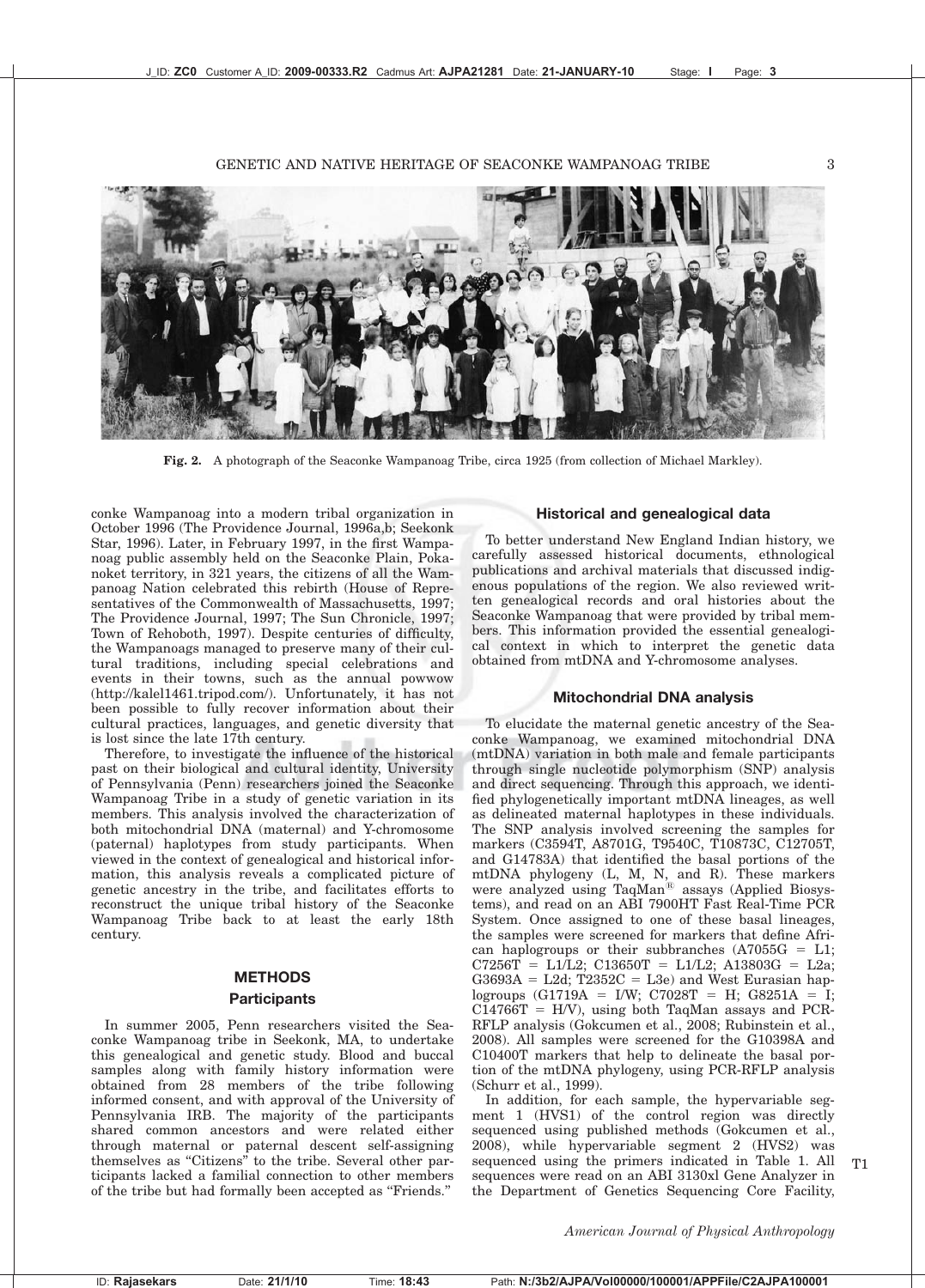4 S.I. ZHADANOV ET AL.

|   | Primer sequence             | Function                 | Primer coordinates |  |  |
|---|-----------------------------|--------------------------|--------------------|--|--|
|   | 5'-CCTAAATAGCCCACACGTTC-3'  | Amplification/sequencing | 16527–16556        |  |  |
| 2 | 5'-GGTGAACTCACTGGAAGGGG-3'  | Amplification/sequencing | 725–705            |  |  |
| 3 | 5'-GATCACAGGTCTATCACCCT-3'  | Sequencing               | $1 - 20$           |  |  |
|   | 5'-CTGTTAAAAGTGCATACCGCC-3' | Sequencing               | $429 - 409$        |  |  |

TABLE 1. Primers used for PCR amplification and sequencing of the HVS2 region

Primer coordinates are indicated according to the rCRS (Andrews et al., 1999).

and aligned and edited with the SEQUENCHER 3.1 software tool (Gene Codes Corporation). The combination of SNP and  $HVS1 + HVS2$  data allowed us to define maternal haplotypes in these individuals.

#### Y-chromosome analysis

We also investigated the paternal genetic ancestry of the Seaconke Wampanoag by screening male samples for phylogenetically informative SNPs in the nonrecombining portion of the Y chromosome (NRY) that define major paternal lineages. These lineages, or haplogroups, and the subbranches within them, were tested in hierarchical fashion according to published information (Y Chromosome Consortium 2002; Karafet et al., 2008). The markers analyzed include LLY22g, M2, M3, M9, M12, M19, M20, M33, M35, M45, M69, M70, M75, M81, M89, M96, M102, M107, M123, M124, M130, M148, M168, M170, M172, M173, M174, M191, M194, M199, M201, M207, M230, M242, M253, M267, M285, M304, M343, M346, M410, P15, P25, P37.2, P215, P297, and PN2. These markers were analyzed using custom TaqMan assays and scored on an ABI 7900HT Fast Real-Time PCR System.

In addition, paternal haplotypes in the male samples were defined by analyzing diversity at 17 Y-STR loci available in the  $AmpFISTR^{\circledR}$  Y-filer PCR Amplification Kit (Applied Biosystems). A separate multiplex reaction was used to characterize six additional fragment length polymorphisms and two additional Y-STRs (M17, M60, M91, M139, M175, M186, DYS388, and DYS426). PCR<br>products were run with GeneScan™ 500 LIZ® Size Standards (Applied Biosystems) and sized using Gene-Mapper ID v.3.2 (Applied Biosystems) on an ABI 3130xl Gene Analyzer. The combination of SNP and STR data allowed us to define paternal lineages in these individuals.

#### RESULTS

#### Genealogical data

Using available recorded and oral tribal history, we were able to reconstruct a tribal genealogy that included all of the participants. For most persons, the genealogy coalesced to a few founder individuals, with these persons thought to share significant native Wampanoag heritage. Overall, the genealogy information provided by participants was consistent with the reckoning of their genetic ancestry.

# mtDNA diversity

On the basis of coding region SNPs and control region sequences, we identified a total of 15 distinct mtDNA haplotypes in the 28 Seaconke Wampanoag participants. These haplotypes belonged to African and West Eurasian lineages, with African haplogroups encompassing the T2 F3 majority of their mtDNAs (Table 2, Fig. 3a,c).

American Journal of Physical Anthropology

Among the haplotypes belonging to African maternal lineages, haplogroups L0, L1, L2, and L3 were represented. L0a haplotypes have been observed in populations from various parts of Africa as well as groups from the Near East (Salas et al., 2004; Behar et al., 2008), while L1c and L2a haplotypes are widely distributed among populations from West and Southwest Africa (Alves-Silva et al., 2000; Salas et al., 2002, Rosa et al., 2004; Cerny´ et al., 2007; Behar et al., 2008) but also seen in North African groups (Córte-Real et al., 1996; Krings et al., 1999; Kivisild et al., 2004). Overall, mtDNAs belonging to sub-Saharan African mtDNA haplogroup L are prominent in African–American populations, comprising up to 86% of the mtDNAs in them (Salas et al., 2002, 2004, 2005; Behar et al., 2008). Similar patterns were also observed in studies of mtDNA, Ychromosome, and autosomal genetic markers in Caribbean populations, reflecting the impact of the Trans-Atlantic slave trade in 16th through 19th centuries (Martinez-Crusado et al., 2005; Benn-Torres et al., 2007; Simms et al., 2008).

On the basis of comparisons of the genealogical and genetic data, we determined that the mtDNA of the main female ancestor of the tribe, a Wampanoag woman, belonged to L3e. In general, L3e haplotypes occur at significant frequencies in sub-Saharan African populations (Bandelt et al., 2001; Salas et al., 2002, 2004; Kivisild et al., 2006). However, while not especially common, this particular haplotype (no. 13) was similar to those previously reported in African–American and African populations (Bandelt et al., 2001), and most closely resembled haplotypes originally seen in Bantu-speaking Yao and Ronga groups in Mozambique (Salas et al., 2002). In fact, all tribal members who traced their direct maternal ancestry to this Wampanoag female ancestor shared this haplotype, confirming written and oral genealogical records of the tribe.

A minority of the Seaconke Wampanoag individuals had mtDNAs belonging to West Eurasian haplogroups H and I. Most of them belonged to haplogroup H, the most common maternal lineage in European populations (e.g., Achilli et al., 2004; Loogväli et al., 2004).

#### Y-chromosome diversity

The analysis of NRY SNPs and STRs revealed 8 distinct haplogroups and 13 haplotypes in the 17 male participants (Tables 3 and 4). Similar to the mtDNA data,  $T_3 T_4$ the paternal gene pool consisted of predominantly African and West Eurasian lineages (Fig. 3b,d).

However, we also detected a small number of Native American haplotypes that belonged to haplogroup Q1a3a, which is widespread among Amerindian populations (Bortolini et al., 2003; Zegura et al., 2004; Bolnick et al., 2006). A detailed evaluation of tribal genealogical data revealed that the Q1a3a haplotype (no. 9) had likely been introduced through intermarriage with an individual having Cherokee ancestry several generations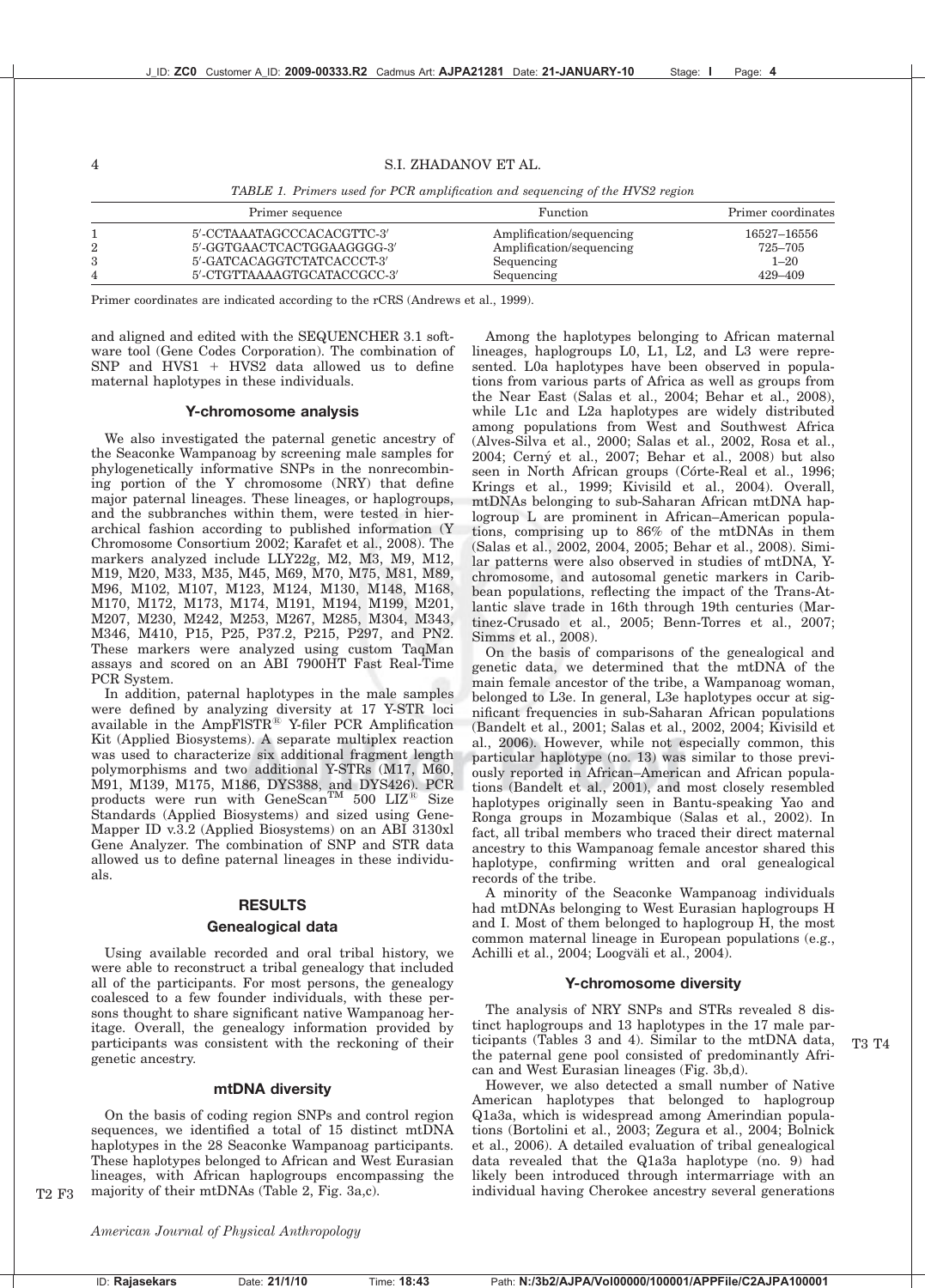|                                                          |                                                                                                                |                          |             |                                 |                       | $^{+}$                  | $^{+}$                    |                                              | $^{+}$                                      |                        | $^{+}$                         |              | $^{+}$                       |                             | $\overline{+}$     |                      | $\hspace{0.1mm} +$       | $^+$                    |                       | $^{+}$             |                       | $^{+}$              |                         |        | $^{+}$                                           |                                                                                                                                                                                                                                   |
|----------------------------------------------------------|----------------------------------------------------------------------------------------------------------------|--------------------------|-------------|---------------------------------|-----------------------|-------------------------|---------------------------|----------------------------------------------|---------------------------------------------|------------------------|--------------------------------|--------------|------------------------------|-----------------------------|--------------------|----------------------|--------------------------|-------------------------|-----------------------|--------------------|-----------------------|---------------------|-------------------------|--------|--------------------------------------------------|-----------------------------------------------------------------------------------------------------------------------------------------------------------------------------------------------------------------------------------|
|                                                          |                                                                                                                |                          |             |                                 |                       |                         |                           |                                              |                                             |                        |                                |              | $^+$                         |                             | $\hspace{0.1mm} +$ |                      | $^+$                     |                         |                       |                    |                       |                     |                         |        |                                                  |                                                                                                                                                                                                                                   |
|                                                          |                                                                                                                |                          |             |                                 |                       |                         | $^+$                      |                                              | $^{+}$                                      |                        | $\hspace{0.1mm} +$             |              |                              |                             | $\hspace{0.1mm} +$ |                      | $^+$                     |                         |                       |                    |                       |                     |                         |        |                                                  |                                                                                                                                                                                                                                   |
|                                                          |                                                                                                                |                          |             |                                 |                       | $^{+}$                  | $\hspace{0.1mm} +$        |                                              | $^{+}$                                      |                        | $^{+}$                         |              | $^+$                         |                             | $^+$               |                      | $^+$                     | $^+$                    |                       | $^{+}$             |                       | $^{+}$              |                         |        | $^{+}$                                           |                                                                                                                                                                                                                                   |
|                                                          |                                                                                                                |                          |             |                                 |                       | $^{+}$                  | $^+$                      |                                              | $^{+}$                                      |                        | $^+$                           |              | $^{+}$                       |                             | $^{+}$             |                      | $^+$                     | $^+$                    |                       | $^{+}$             |                       | $^{+}$              |                         |        | $^{+}$                                           |                                                                                                                                                                                                                                   |
|                                                          |                                                                                                                |                          |             |                                 |                       |                         | $^{+}$                    |                                              | $^{+}$                                      |                        | $^{+}$                         |              | $\overline{+}$               |                             |                    |                      | $^+$                     | $^{+}$                  |                       | $\hspace{0.1mm} +$ |                       | $^{+}$              |                         |        | $^+$                                             |                                                                                                                                                                                                                                   |
|                                                          |                                                                                                                |                          |             |                                 |                       |                         | $^{+}$                    |                                              | $^{+}$                                      |                        |                                |              |                              |                             |                    |                      | $^{+}$                   | $^{+}$                  |                       | $^{+}$             |                       | $^{+}$              |                         |        | $^{+}$                                           |                                                                                                                                                                                                                                   |
|                                                          |                                                                                                                |                          |             |                                 |                       |                         | $\! + \!\!\!\!$           |                                              |                                             |                        |                                |              |                              |                             | $\overline{+}$     |                      |                          | $^{+}$                  |                       | $^{+}$             |                       | $^{+}$              |                         |        | $^+$                                             |                                                                                                                                                                                                                                   |
|                                                          |                                                                                                                |                          |             |                                 |                       |                         |                           |                                              |                                             |                        |                                |              |                              |                             |                    |                      |                          | $^{+}$                  |                       |                    |                       |                     |                         |        |                                                  |                                                                                                                                                                                                                                   |
|                                                          |                                                                                                                |                          |             |                                 |                       |                         | $^{+}$<br>$^+$            |                                              | $^{+}$<br>$^+$                              |                        |                                |              | $^{+}$                       |                             | $^{+}$             |                      | $^{+}$                   |                         |                       |                    |                       |                     |                         |        |                                                  |                                                                                                                                                                                                                                   |
| mtDNA control region sequence and coding region SNP data | G1719A T2352C C3594T C7028T A7056G C7256T G8251A A8701G T9540C T10873C A10398G C12765T C13650T A13803G C14766T |                          |             |                                 |                       |                         |                           |                                              |                                             |                        |                                |              |                              |                             |                    |                      |                          |                         |                       |                    |                       |                     |                         |        | $^+$                                             |                                                                                                                                                                                                                                   |
|                                                          |                                                                                                                |                          |             |                                 |                       |                         | $^{+}$                    |                                              | $^{+}$                                      |                        | $^{+}$                         |              | $^{+}$                       |                             | $^{+}$             |                      | $^{+}$                   |                         |                       |                    |                       |                     |                         |        |                                                  |                                                                                                                                                                                                                                   |
| TABLE <sub>2</sub> .                                     |                                                                                                                |                          |             |                                 |                       |                         |                           |                                              |                                             |                        |                                |              |                              |                             |                    |                      |                          |                         |                       | $^{+}$             |                       | $^{+}$              |                         |        | $^{+}$                                           |                                                                                                                                                                                                                                   |
|                                                          |                                                                                                                |                          |             |                                 |                       | $^{+}$                  |                           |                                              |                                             |                        |                                |              |                              |                             |                    |                      |                          | $^{+}$                  |                       |                    |                       |                     |                         |        |                                                  |                                                                                                                                                                                                                                   |
|                                                          | HVS <sub>2</sub>                                                                                               | 263-309.1C-<br>315.1C    | 263-309.1C- | 55-57-263-<br>309.1C-<br>315.1C | 263-315.1C<br>315.1C  | 73-199-203-<br>204-250- | 263-315.1C<br>93-185-189- | 200-236-247-<br>263-315.1C                   | 189C-247-<br>182-186A-<br>$73 - 151 - 152$  | 315.1C-316<br>263-265- | 73-151-152-182-<br>186A-189C-  | 195-247-263- | 315.1C-316<br>73-146-        | 263-315.1C<br>152-195-      | 73-143-146-        | 263-315C<br>152-195- | 152-195-<br>73-146-      | 73-189-200-<br>263-315C | 263-309.1C-<br>315.1C | 73-150-195-        | 263-309.1C-<br>315.1C | 73-150-189-         | 263-309.1C-<br>200-204- | 315.1C | 309.2C-315.1C<br>263-309.1C-<br>73-150-195-      |                                                                                                                                                                                                                                   |
|                                                          | $(+16,000)$<br>HVS1                                                                                            | $\overline{\phantom{a}}$ | 129-311     |                                 |                       | 223-311-391<br>129-172- | 129-148-168-              | 172-187-188G-<br>189-223-230-<br>311-320-362 | 223-278-293-<br>294-311-360<br>129-187-189- |                        | 189-223-278-<br>1 129-163-187- | 293-294-     | 086-183C-189-<br>304-311-360 | 192-223-278-<br>294-309-390 | 189-223-278-       | 286-294-<br>309-390  | 189-223-278-<br>286-294- | 129-209-223-<br>309-390 | 288-292-<br>295-311   | 172-183d-          | 191.1C-<br>192.1C-    | 223-320<br>189-223- | 311-327                 |        | 189-223-<br>2 172-183C-<br>320                   | Note: Mutation positions and nucleotide substitutions are indicated according to the rCRS (Andrews et al., 1999), with the numbers for the HVS1 starting from np 16,000 (e.g., 129 = 16,129)<br>and ending at 16,400. Those for H |
|                                                          | Z                                                                                                              |                          |             | 366<br>$\overline{ }$           | 295<br>$\overline{ }$ | $\overline{a}$          | $\overline{a}$            |                                              | $\overline{ }$                              |                        |                                |              | $\overline{ }$               |                             | $\overline{ }$     |                      | S                        | $\mathbf{r}$            |                       | $\Box$             |                       | $\overline{ }$      |                         |        |                                                  |                                                                                                                                                                                                                                   |
|                                                          | $\rm Hg$                                                                                                       | Ξ                        | ᄇ           | Ξ                               | Ξ                     | $\overline{ }$          | L0a1                      |                                              | Llc                                         |                        | L1c3                           |              | L <sub>2a</sub>              |                             | L <sub>2a</sub>    |                      | L <sub>2a</sub>          | L <sub>3b</sub>         |                       | L3e                |                       | L <sub>3e</sub>     |                         |        | L <sub>3e</sub>                                  |                                                                                                                                                                                                                                   |
|                                                          | Σó.                                                                                                            |                          | 2           | ွ                               |                       | 4 ro                    | అ                         |                                              | Ņ                                           |                        | 8                              |              | $\circ$                      |                             | $\overline{10}$    |                      | $\Box$                   | 12                      |                       | 13                 |                       | 14                  |                         |        | 15                                               |                                                                                                                                                                                                                                   |
|                                                          | ID: Rajasekars                                                                                                 |                          |             |                                 |                       | Date: 21/1/10           |                           |                                              |                                             | Time: 18:43            |                                |              |                              | Path:                       |                    |                      |                          |                         |                       |                    |                       |                     |                         |        | N:/3b2/AJPA/Vol00000/100001/APPFile/C2AJPA100001 |                                                                                                                                                                                                                                   |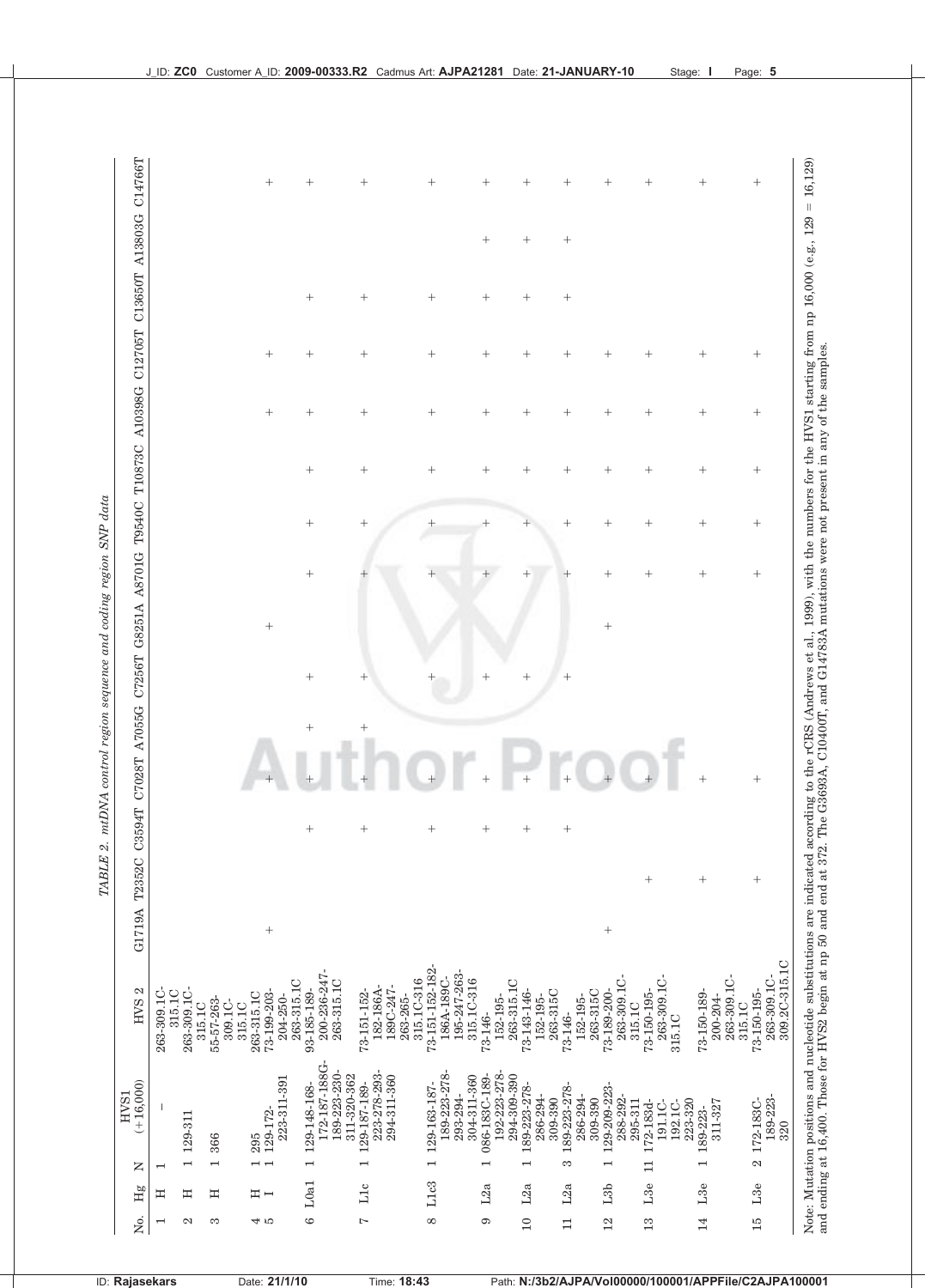mtDNA Haplotypes "Friends" mtDNA Haplotypes "Citizens" West E West Euras<br>African  $\Box$  Not tester  $\Box$  $\Box$ пŕ  $\frac{6}{13}$  $\frac{1}{13}$  $\frac{6}{13}$ 9 12  $\frac{6}{12}$ R  $\frac{8}{13}$  $\overline{2}$ a C **NRY Haplotypes** "Friends" **NRY Haplotypes** "Citizens" West Eurasian<br>African Amcan<br>Native Americar Not tested E M ò □ Not tested ъ -o ò оò Ö  $\Box$  $\overline{2}$ b d  $\overline{\mathbf{2}}$ 5

Fig. 3. The distribution of maternal and paternal haplogroups in the Seaconke Wampanoag tribe. The colors of the symbols indicates the general geographic region from which the haplotypes are thought to have originated; the numbers of the haplotypes shown below the individual symbols correspond to those indicated in Tables 2, 3, and 4; (a) citizens mtDNA haplogroups; (b) citizens Y-chromosome haplogroups; (c) friends mtDNA haplogroups; (d) friends Y-chromosome haplogroups.

ago. Further comparison of the STR profile of this Q1a3a haplotype with those from other North American Indian populations confirmed the existence of closely related haplotypes in the Cherokee, Chickasaw, and Seminole populations from the US Southeast (see Bolnick et al., 2006).

Surprisingly, one of the NRY Seaconke haplotypes (no. 8) that represented a primary male ancestor of the tribe possessed the M230 marker, which indicated that it belonged to haplogroup S [formerly K-M230] (Karafet et al., 2008) (Tables 3 and 4). Haplotypes from this paternal lineage are commonly observed in different populations from Papua New Guinea and Melanesia (Kayser et al., 2003; Karafet et al., 2005; Friedlaender et al., 2006; Scheinfeldt et al., 2006; Hudjashov et al., 2007), but have not previously been reported for Native American populations. According to the Seaconke Wampanoag genealogical records, this male ancestor was an 18th century sailor from Australia who settled in the New England area, and married a Wampanoag woman. Based on this information, it had been assumed that this individual was of European descent. However, in light of the new information about his Y-chromosome haplotype, this man clearly appears to have had Melanesian paternal ancestry.

Several individuals had Y-chromosomes that belonged to African haplogroup E1b1a, while another's belonged to E1a (Tables 3 and 4). These haplogroups are among the most common paternal lineages seen in African populations (e.g., Underhill et al., 2001; Semino et al., 2004), with the highest frequencies of E1b1a being found in Bantu-speaking groups (Knight et al., 2003; Rosa et al., 2007). These findings are consistent with the history of slave importation from West, Southeast, and Southwest Africa. They also reflect the tendency of members of isolated Indian communities to intermarry with members from other marginalized societies in North America (Abbott, 1903; Salisbury, 1984; Newell, 2001; Philbrick, 2006).

The remaining NRY haplotypes belonged to West Eurasian lineages. Haplogroups E1b1b1, G2a, and J2a were represented by single haplotypes, and R1b1b2 was detected in four paternally unrelated tribal members, whose haplotypes differed by their STR profile (Tables 3 and 4). R1b1b2 (formerly R1b3) is delineated by the presence of M269 marker, and is a common lineage in Western Europe ([haplogroup 1 in Scozzari et al., 2001]; Cruciani et al., 2002; Tambets et al., 2004; Karlsson et al., 2006), although it appears at its highest frequencies in the Iberian Peninsula and Ireland (Alonso et al., 2005; Moore et al., 2006). By contrast, haplogroup G occurs frequently in the Caucasus, Turkey, and Near East (Semino et al., 2000a; Al-Zahery et al., 2003; Nasidze et al., 2003; Cinnioglu et al., 2004), while J2 is ubiquitous in the Near East and Mediterranean region (Al-Zahery et al., 2003; Behar et al., 2004; Cinnioglu et al., 2004; Zalloua et al., 2008).

In an effort to ascertain the possible source areas of the R1b1b2 Y-chromosomes, we searched the Y-chromosome Haplotype Reference Database (YHRD; www.yhrd.org) to find matches with our STR haplotypes. When using the full 17-STR profiles presented in Tables 3 and 4, we found no matches. However, after reducing the number of STRs being used to define the haplotypes to seven loci (DYS19, DYS389I, DYS389II, DYS390, DYS389I, DYS389II, DYS390, DYS391, DYS392, and DYS393) to compare our data to

American Journal of Physical Anthropology

6 S.I. ZHADANOV ET AL.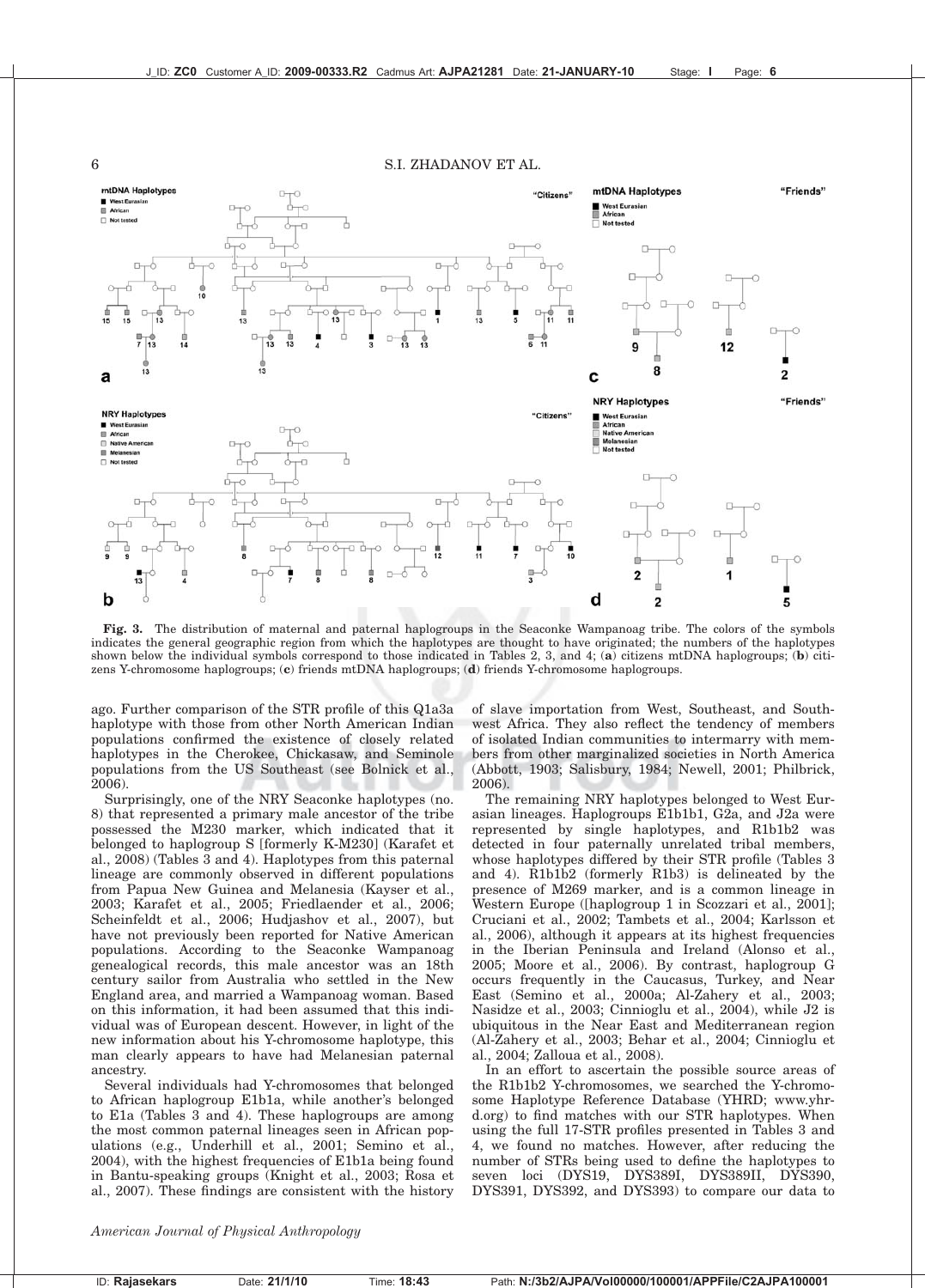| M269              | $^{+}$<br>$^{+}$<br>$^{+}$<br>$^{+}$                                                                                                                                 |                                                       | H4                                                                                                             | assayed<br>$\overline{2}$<br>$\overline{2}$<br><b>HAAAAH</b><br>$\Omega$<br>$\mathbf{z}$<br>ᄇ<br>ᄇ                                                                                                                                                                          |
|-------------------|----------------------------------------------------------------------------------------------------------------------------------------------------------------------|-------------------------------------------------------|----------------------------------------------------------------------------------------------------------------|-----------------------------------------------------------------------------------------------------------------------------------------------------------------------------------------------------------------------------------------------------------------------------|
| P <sub>29</sub> 7 | $^+$<br>$^{+}$<br>$+$ $+$                                                                                                                                            |                                                       | GATA<br>$\triangleright$                                                                                       |                                                                                                                                                                                                                                                                             |
| P25               | $^+$<br>$^{+}$<br>$+$ $+$                                                                                                                                            |                                                       | DYS635                                                                                                         | Y-SNPs were<br>22<br>$\overline{20}$<br>2223<br>23<br>22<br>23<br>21<br>21                                                                                                                                                                                                  |
| M343              | $+$ +<br>$^+$<br>$^+$                                                                                                                                                |                                                       |                                                                                                                |                                                                                                                                                                                                                                                                             |
| M173              | $^{+}$<br>$+$ +<br>$^+$                                                                                                                                              |                                                       |                                                                                                                | The following<br>16<br>15 <sub>0</sub><br>17<br>17 <sub>5</sub><br>14<br>14<br>16<br>$\overline{17}$<br>17 <sub>0</sub><br>$\overline{17}$                                                                                                                                  |
| M207              | $^+$<br>$^{+}$<br>$+$ +                                                                                                                                              |                                                       |                                                                                                                | <b>ERRESEREN</b><br>16<br>$\frac{8}{16}$<br>$\overline{17}$                                                                                                                                                                                                                 |
| M <sub>3</sub>    | $^{+}$                                                                                                                                                               |                                                       |                                                                                                                | (2008).<br>19,20<br>$^{22}_{18}$<br>22<br>16<br>19<br>1800<br>21<br>21<br>21<br>21                                                                                                                                                                                          |
| M346              | $^{+}$                                                                                                                                                               |                                                       |                                                                                                                | and Karafet et al.<br>$^{12}$<br>12<br>$\mathbf{z}$<br>$\mathbb{S}$<br>$\mathbf{r}_3$<br>$\frac{2}{11}$<br>ᄇ<br>ᄇ<br>$\Box$<br>ᄇ<br>$\Box$                                                                                                                                  |
| M242              | $^{+}$                                                                                                                                                               |                                                       |                                                                                                                |                                                                                                                                                                                                                                                                             |
| M45               | $^{+}$<br>$^{+}$<br>$\hspace{0.1mm} +$<br>$^{+}$                                                                                                                     |                                                       |                                                                                                                | $_{09}$<br>$\mathcal{S}$<br>$\overline{10}$<br>$\Xi$ $\Omega$<br>222<br>$\Xi$<br>$\Box$<br>$\Box$<br>급<br>급                                                                                                                                                                 |
| M230              | $^{+}$                                                                                                                                                               |                                                       |                                                                                                                | (2002)<br>16<br>15<br>14<br>16<br>1515<br>14.5<br>14<br>14                                                                                                                                                                                                                  |
| M9                | $^{+}$<br>$^{+}$<br>$^{+}$<br>$^{+}$                                                                                                                                 | chromosome haplotypes defined by SNPs and STR alleles | DYS19 DYS385 DYS388 DYS3891 DYS3891 DYS391 DYS391 DYS392 DYS393 DYS426 DYS437 DYS438 DYS448 DYS448 DYS46 DYS45 | Consortium<br>22222<br>ᄇ<br>$\Box$<br>$\Box$<br>Ξ<br>⊟<br>ᆸ<br>ᄇ<br>급                                                                                                                                                                                                       |
| M410              | $^{+}$                                                                                                                                                               |                                                       |                                                                                                                |                                                                                                                                                                                                                                                                             |
| M172              | $^{+}$                                                                                                                                                               |                                                       |                                                                                                                | $\frac{3}{13}$<br>29<br>$\overline{14}$<br>14<br>222<br>$\mathfrak{D}$<br>$\begin{array}{c} 23 \\ 24 \\ 35 \end{array}$                                                                                                                                                     |
| M304              | $^{+}$                                                                                                                                                               |                                                       |                                                                                                                | 12<br>13<br>14<br>13<br>13<br>$\frac{3}{13}$<br>口<br>口<br>Ξ<br>ᄇ<br>口<br>□                                                                                                                                                                                                  |
| P <sub>15</sub>   |                                                                                                                                                                      |                                                       |                                                                                                                | established in Y-chromosome<br>$\overline{10}$<br>$\overline{10}$<br>10<br>10<br>$\frac{09}{10}$<br>10<br>10<br>10<br>$\Box$<br>$\Box$<br>급<br>Η                                                                                                                            |
| M201              | $^{+}$                                                                                                                                                               | ↣                                                     |                                                                                                                | H # 2 3 2 3 3 2 3 2 3 4<br>22<br>$\overline{21}$                                                                                                                                                                                                                            |
| <b>M89</b><br>M35 | $+ + +$<br>$^{+}$<br>$^{+}$<br>$^{+}$<br>$^{+}$<br>$^{+}$                                                                                                            | TABLE 4.                                              |                                                                                                                |                                                                                                                                                                                                                                                                             |
| M <sub>2</sub>    | $^{+}$<br>$+$ +                                                                                                                                                      |                                                       |                                                                                                                | casagcasaga<br>$30\,$<br>31                                                                                                                                                                                                                                                 |
| PN <sub>2</sub>   | $^+$<br>$^{+}$<br>$+$ +                                                                                                                                              |                                                       |                                                                                                                | 14<br>22223323323<br>12                                                                                                                                                                                                                                                     |
| M33               | $^{+}$                                                                                                                                                               |                                                       |                                                                                                                |                                                                                                                                                                                                                                                                             |
| M96               | $^{+}$<br>$^{+}$<br>$^{+}$<br>$^{+}$<br>$^{+}$                                                                                                                       |                                                       |                                                                                                                | $2222$<br>22222<br>$\frac{2}{13}$<br>14<br>$\Box$                                                                                                                                                                                                                           |
| M168              | $^+$<br>$^{+}$<br>$^{+}$<br>$^+$<br>$^{+}$<br>$^{+}$<br>$^{+}$<br>$^{+}$<br>$^{+}$<br>$^{+}$                                                                         |                                                       |                                                                                                                | 13-16<br>15-18<br>16-16<br>$17 - 19$<br>14-15<br>13-18<br>12-19<br>15-16<br>15-17<br>11-14<br>11-14<br>$11-15$<br>$11-15$                                                                                                                                                   |
| M139              | $^{+}$<br>$^{+}$<br>$^{+}$<br>$^{+}$<br>$^{+}$<br>$^{+}$<br>$^{+}$<br>$^{+}$<br>$^{+}$<br>$^{+}$<br>$^{+}$<br>$^{+}$                                                 |                                                       |                                                                                                                | 8999899<br>14<br>က<br>14<br>$\overline{14}$<br>4<br>$\overline{14}$<br>$\overline{\phantom{0}}$                                                                                                                                                                             |
| $\rm H_g$         | R1b1b2<br>R1b1b2<br>R <sub>1</sub> b <sub>1b2</sub><br>R1b1b2<br>E1b <sub>1b1</sub><br>E1b1a<br>Q1a3a<br>Elbla<br>E1b1a<br>G <sub>2a</sub><br>Ela<br>J2a<br>$\infty$ |                                                       | $\mathbb{H}^{\alpha}_{\mathcal{B}}$                                                                            | The nomenclature for haplogroups follows the conventions<br>R <sub>1</sub> b <sub>1b2</sub><br>R1b1b2<br>R1b1b2<br>R <sub>1</sub> b <sub>1b2</sub><br>E1b <sub>1</sub> b <sub>1</sub><br>E1b1a<br>E1b1a<br>Q <sub>1a3a</sub><br>E1b1a<br>G <sub>2a</sub><br>J2a<br>Ela<br>S |
| $\simeq$          | $\overline{ }$<br>$\overline{ }$<br>$ \infty$ $\infty$<br>$\overline{\phantom{0}}$<br>$\overline{\phantom{0}}$                                                       |                                                       | z                                                                                                              | $\mathbf{\Omega}$<br>S                                                                                                                                                                                                                                                      |
| Σó                | က<br>e corant<br>$^{12}_{13}$<br>$\sim$<br>$\Box$                                                                                                                    |                                                       | $\rm \stackrel{\circ}{X}$                                                                                      | Note:<br>S<br>G<br>13<br>N<br>4<br>ю<br>∞ ာ<br>$\Xi$<br>$\overline{2}$<br>r<br>ᄇ                                                                                                                                                                                            |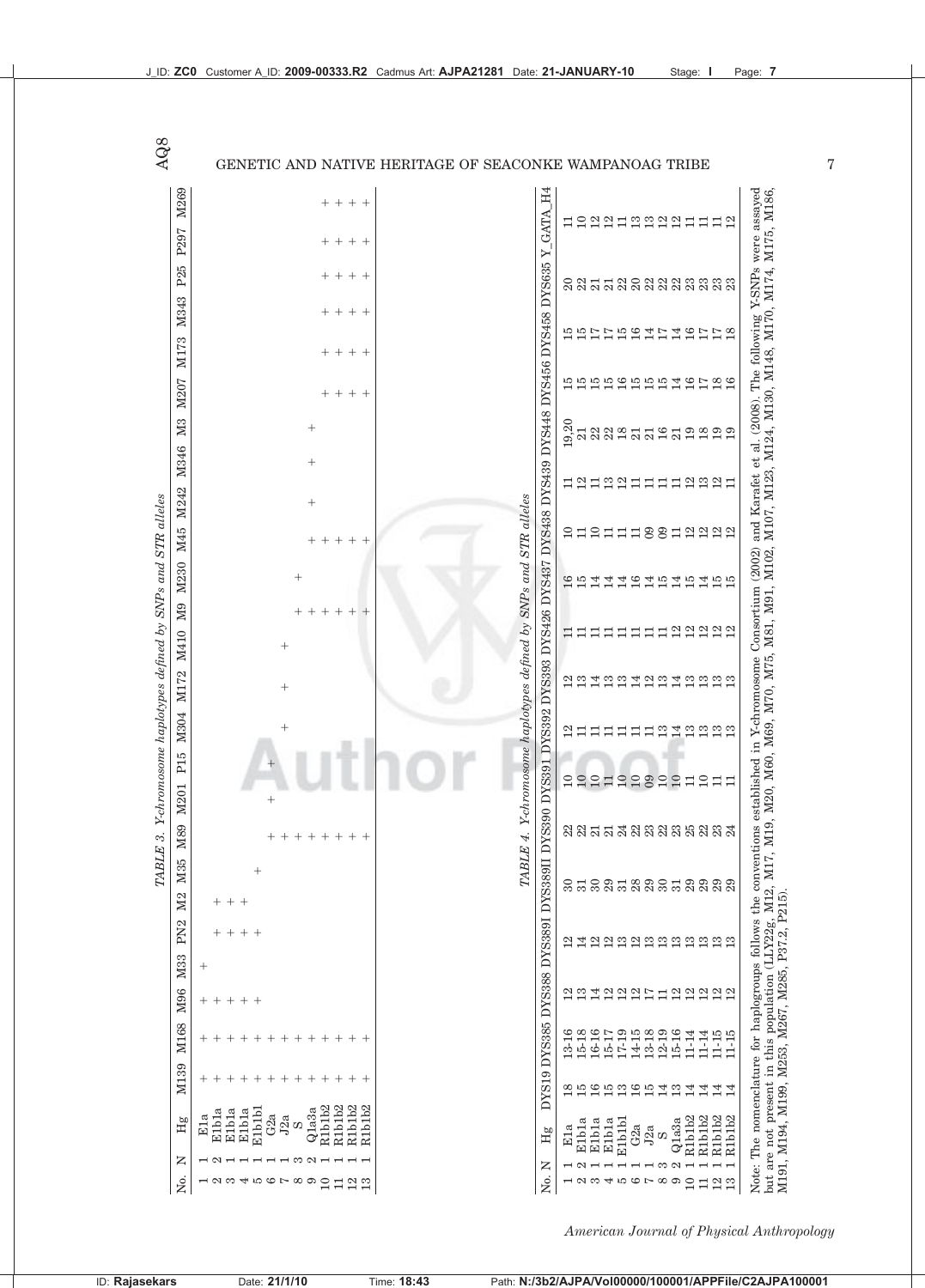## 8 S.I. ZHADANOV ET AL.

a greater number of samples/populations in the YHRD, we found matches between our R1b1b2 haplotypes and those seen in Western Eurasia. Unfortunately, these matches were not specific to any region or country, thereby preventing us from identifying the specific geographic origin of these haplotypes.

## **DISCUSSION**

#### Genetic ancestry of the Seaconke Wampanoag

Genetic analysis of members of the Seaconke Wampanoag Tribe, who claim ancestry from Indian populations that traditionally inhabited New England, reveals a complex mixture of maternal and paternal lineages of Native American, Melanesian, African, and European derivation. The high frequency of nonnative haplotypes in this population, along with the paucity of Native American haplotypes, reveals the substantial changes in the genetic composition of the Seaconke Wampanoag Tribe in post-contact American history. This pattern has also been observed in other Native American tribes of North America (e.g., Santos et al., 1996; Huoponen et al., 1997; Malhi et al., 2003; Bolnick et al., 2006).

While our study did not find any maternal Native American lineages in the Seaconke Wampanoag tribe, we did detect a Q1a3a paternal haplotype in this group. How closely this Q1a3a haplotype resembles those originally present in Wampanoag groups or other Algonquian populations is not entirely clear, as the individual possessing this haplotype had male descendants from a Cherokee community to the south. Both cultural and linguistic evidence indicate that the Cherokee recently migrated to southern Appalachia from the lower Great Lakes region, where Algonquian populations reside (Bushnell, 1922; MacNeish, 1952; Goddard, 1978; Snow and Lamphere, 1988; Potter, 1993; Snow, 1994). Unfortunately, other NRY studies of Algonquian populations did not analyze their Y-chromosomes for the same 17-STR panel that we used, making an exact comparison of their haplotypes with those observed in the Seaconke Wampanoag difficult. In any case, the shift in the genetic composition of Indian tribes from the northeastern US may reflect both the demographic impact of European colonization and historical admixture involving marriage with persons from nonnative communities, resulting in the replacement of Native American mtDNA and NRY lineages with nonnative ones (e.g., Karttunen, 2005).

In contrary, the Seaconke Wampanoag have a unique indigenous background relative to other Indian populations from the region based on the presence of NRY haplogroup S in some of its male members. This paternal lineage has a strong geographic focus in Indonesia and Melanesia, and the haplotype of one of the main paternal ancestors is clearly linked to those seen in that region (Kayser et al., 2003; Karafet et al., 2005; Friedlaender et al., 2006; Scheinfeldt et al., 2006; Hudjashov et al., 2007). Such a finding attests to the demographic impact that European colonization had on both the Americas and Australasia, including the mixing of persons of geographically separated indigenous communities through slavery, employment in the shipping and whaling industries, and other colonial economic activities, which brought people from various different continents into contact with one another (Howe et al., 1994; Gray, 1999; Vickers, 2000; Equaino, 2007).

The prevalence of sub-Saharan African maternal and paternal haplotypes in this group undoubtedly reflects the influence of the Trans-Atlantic slave trade on the genetic make-up of colonial America and the emergent United States, and the removal of people from different areas of West Africa (e.g., Bandelt et al., 2001; Salas et al., 2002, 2004, 2005). It also points to historical intermarriage between natives and enslaved or freed African slaves, a practice that became increasingly common in Northern states after emancipation acts were passed, beginning in Massachusetts in 1780 (Moore 1866,; Belz, 1978; Jones, 1999; Blank, 2002). Similar historical shifts in genetic composition have been shown for other Native American populations, most of which experienced significant bottlenecks following the colonization of Americas (e.g., (Mulligan et al., 2004; Schurr, 2004; Bolnick et al., 2006).

Similarly, the presence of West Eurasian mtDNAs and Y-chromosomes in the Wampanoag gene pool likely reflects the influence of continuous European contact with Indian tribes of New England since the 17th century, during which time these lineages were introduced into them. The increased frequency of these haplogroups likely reflects the degree of intermarriage between members of native and nonnative communities, especially since the 19th century. It further supports Seaconke Wampanoag tribal history, which indicates that Indian individuals had married into colonial European families.

Overall, the observed pattern of genetic diversity in the Seaconke Wampanoag tribe indicates that most of its NRY haplotypes and all of its mitochondrial haplotypes are nonindigenous in origin. However, in this regard, it should be noted here that the genetic markers used in this study survey only a small fraction of the total human genome for variants that are useful for reconstructing human phylogeography. The remainder of the genome that was not examined also provides information about individual and population histories, as do written records and oral traditions. Thus, while providing insights into the familial and genetic histories of members of the Seaconke Wampanoag tribe, the uniparentally-inherited marker systems used in this analysis do not completely define them, biologically speaking, nor provide a full picture of their population history. In this respect, the investigation of autosomal variation in this community may reveal new details about the genetic contribution of indigenous ancestors.

At the same time, the genetic data clearly support the extensive genealogical information and tribal records gathered by the Seaconke Wampanoag Tribe. Some of these genealogical records indicate Native American ancestry in past generations that would not appear through the analysis of mtDNA and Y-chromosome variation because direct maternal and paternal links to indigenous ancestors had been lost due to population loss or admixture. Together, these sources of information have allowed us to trace the familial connections of the Seaconke Wampanoag community back to the early 18th century. Our data also reflect the profound impact of historical factors on the cultural, linguistic, and genetic make-up of Indian communities in New England. They further highlight the complexity of indigenous identity of tribes from this region, and underscore the importance of honoring the distinct peoples and cultures that historically inhabited North America.

## ACKNOWLEDGMENTS

The authors gratefully acknowledge the participation of all of the Seaconke Wampanoag tribal members,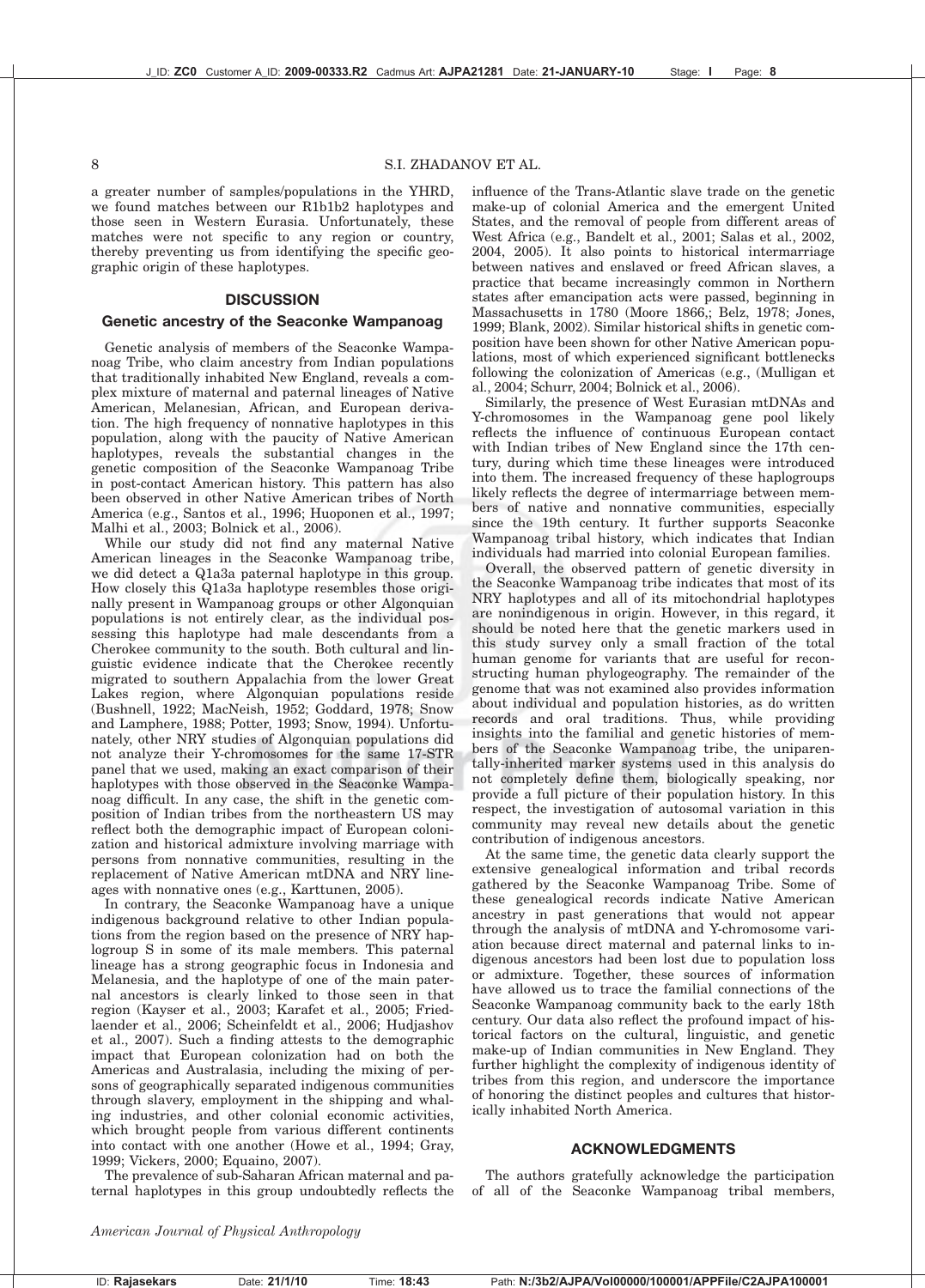whose collaborative efforts made this study possible. They thank Chris Tyler-Smith, Fabricio Santos, and David Comas for their valuable comments on the manuscript, as well as the constructive remarks from two anonymous reviewers and an Associate Editor of the journal. They thank Dr. Janet Ziegle and Applied Biosystems for providing technical assistance with this analysis, and to Norma Appleby for assisting with archival work related to the project. They express great appreciation to the National Geographic Society and IBM for their support of the project, as well as to the Waitt Family Foundation for its support in field research.

The Genographic Consortium includes: R. Spencer Wells, Mission Programs, National Geographic Society, Washington, D.C., 20036, United States of America; Theodore G. Schurr, Department of Anthropology, University of Pennsylvania, Philadelphia, PA. 19104-6398, United States of America; Fabricio R. Santos, Departamento de Biologia Geral, Universidade Federal de Minas Gerais, Belo Horizonte, Minas Gerais 31270-010, Brazil; Lluis Quintana-Murci, Unit of Human Evolutionary Genetics, CNRS URA3012, Institut Pasteur, Paris 75724, France; Jaume Bertranpetit, Evolutionary Biology Unit, Department of Experimental and Health Sciences, Universitat Pompeu Fabra, Barcelona 08003, Catalonia, Spain; David Comas, Evolutionary Biology Unit, Department of Experimental and Health Sciences, Universitat Pompeu Fabra, Barcelona 08003, Catalonia, Spain; Chris Tyler-Smith, The Wellcome Trust Sanger Institute, Wellcome Trust Genome Campus, Hinxton, Cambs CB10 1SA, United Kingdom; Elena Balanovska, Research Centre for Medical Genetics, Russian Academy of Medical Sciences, Moscow 115478, Russia; Doron M. Behar, Molecular Medicine Laboratory, Rambam Health Care Campus, Haifa 31096, Israel and Genomics Research Center, Family Tree DNA, Houston 77008, Texas, United States of America; R. John Mitchell, Department of Genetics, La Trobe University, Melbourne, Victoria, 3086, Australia; Li Jin, Fudan University, Shanghai, China; Himla Soodyall, Division of Human Genetics, National Health Laboratory Service, Johannesburg, 2000, South Africa; Ramasamy Pitchappan, Department of Immunology, Madurai Kamaraj University, Madurai 625021 Tamil Nadu, India; Alan Cooper, Division of Earth and Environmental Sciences, University of Adelaide, South Australia 5005, Australia; and Lisa Matisoo-Smith, Department of Anthropology, University of Auckland, Auckland 1142, New Zealand.

# LITERATURE CITED

- Abbott JSC. 1903. The history of King Philip. New York: Harper & Brothers.
- Achilli A, Rengo C, Magri C, Battaglia V, Olivieri A, Scozzari R, Cruciani F, Zeviani M, Briem E, Carelli V, Moral P, Dugoujon JM, Roostalu U, Loogväli EL, Kivisild T, Bandelt HJ, Richards M, Villems R, Santachiara-Benerecetti AS, Semino O, Torroni A. 2004. The molecular dissection of mtDNA haplogroup H confirms that the Franco-Cantabrian glacial refuge was a major source for the European gene pool. Am J Hum Genet 75:910–918.
- Adolph L. 1964. Squanto's role in Pilgrim diplomacy. Ethnohis-AQ3 tory 11:274–261.
- Al-Zahery N, Semino O, Benuzzia G, Magri C, Passarino G, Torroni A, Santachiara-Benerecetti AS. 2003. Y-chromosome and AQ4 mtDNA polymorphisms in Iraq: a crossroad.
- Alonso S, Flores C, Cabrera V, Alonso A, Martin P, Albarran C, Izagirre N, de la Rua C, Garcia O. 2005. The place of the Basques in the European Y-chromosome diversity landscape. Eur J Hum Genet 13:1293–1302.
- Alves-Silva J, da Silva Santos M, Guimarães PE, Ferreira AC, Bandelt HJ, Pena SD, Prado VF. 2000. The ancestry of Brazilian mtDNA lineages. Am J Hum Genet 67:444–461.
- Andrews RM, Kubacka I, Chinnery PF, et al. 1999. Reanalysis and revision of the Cambridge reference sequence for human
- mitochondrial DNA. Nat Genet 23:147.  $\overline{AQ5}$ <br>Annawan Historical Society. 1993. Rehoboth through the years. Rehoboth: Rehoboth Antiquarian Society.
- Bandelt HJ, Alves-Silva J, Guimarães PE, Santos MS, Brehm A, Pereira L, Coppa A, Larruga JM, Rengo C, Scozzari R, Torroni A, Prata MJ, Amorim A, Prado VF, Pena SD. 2001. Phylogeography of the human mitochondrial haplogroup L3e: a snapshot of African prehistory and Atlantic slave trade. Ann Hum Genet 65 (Part 6):549–563.
- Behar DM, Garrigan D, Kaplan ME, Mobasher Z, Rosengarten D, Karafet TM, Quintana-Murci L, Ostrer H, Skorecki K, Hammer MF. 2004. Contrasting patterns of Y chromosome variation in Ashkenazi Jewish and host non-Jewish European populations. Hum Genet 114:354–365.
- Behar DM, Villems R, Soodyall H, Blue-Smith J, Perriera L, Metspalu E, Scozzari R, Makkan H, Comas D, Bertranpetit J, Quintana-Murci L, Tyler-Smith C, Wells RS, Rosset S,The Genographic Consortium. 2008. The dawn of matrilineal diversity. Am J Hum Genet 82:1130–1140.
- Belz H. 1978. Emancipation and equal rights: politics and constitutionalism in the civil war era. New York: W.W. Norton.
- Benn Torres J, Kittles RA, Stone AC. 2007. Mitochondrial and Y chromosome diversity in the English-speaking Caribbean. Ann Hum Genet 71:782–790.
- Blank E. 2002. Seventeen eighty-three: the turning point in the law of slavery and freedom in Massachusetts. N Eng Quart 75:24–51.
- Bliss L, Tilton GH. 2007. A history of Rehoboth Massachusetts: its history for 275 years, 1643–1918. Whitefish: Kessinger Publishing LLC.
- Bolnick DA, Bolnick DI, Smith DG. 2006. Asymmetric male and female genetic histories among Native Americans from Eastern North America. Mol Biol Evol 23:2161–2174.
- Bortolini MC, Salzano FM, Thomas MG, Stuart S, Nasanen SP, Bau CH, Hutz MH, Layrisse Z, Petzl-Erler ML, Tsuneto LT, Hill K, Hurtado AM, Castro-de-Guerra D, Torres MM, Groot H, Michalski R, Nymadawa P, Bedoya G, Bradman N, Labuda D, Ruiz-Linares A. 2003. Y-chromosome evidence for differing ancient demographic histories in the Americas. Am J Hum Genet 73:524–539.
- Bossevain E. 1976. Whatever became of the New England Indians shipped to Bermuda to be sold as slaves? Man in the Northeast 21:103–114.
- Bowen RL. 1997. Early Rehoboth documented studies of families and events in the Plymouth Colony Township, Vol. 2. Salem: Higginson Book Company.
- Bradford W. 1981. Of Plymouth plantation, 1620–1647. New York: Random House.
- Bragdon KJ. 1996. Native people of Southern New England, 1500–1650. Norman: University of Oklahoma Press.
- Bushnell DI Jr. 1922. Villages of the Algonquian, Siouan and Caddoan tribes west of the Mississippi. Smithsonian Institution Bureau of American Ethnology, Bulletin 77. Washington DC: Washington Government Printing Office.
- Calloway CG. 1997. After King Philip's war: presence and persistence in Indian New England. Hanover: University Press of New England.
- Cerny´ V, Salas A, Ha´jek M, Zaloudkova´ M, Brdicka R. 2007. A bidirectional corridor in the Sahel-Sudan belt and the distinctive features of the Chad Basin populations: a history revealed by the mitochondrial DNA genome. Ann Hum Genet 71 (Part 4):433–452.
- Cinnioglu C, King R, Kivisild T, Kalfoglu E, Atasoy S, Cavalleri GL, Lillie AS, Roseman CC, Lin AA, Prince K, Oefner PJ, Shen P, Semino O, Cavalli-Sforza LL, Underhill PA. 2004.

American Journal of Physical Anthropology

ID: Rajasekars Date: 21/1/10 Time: 18:43 Path: N:/3b2/AJPA/Vol00000/100001/APPFile/C2AJPA100001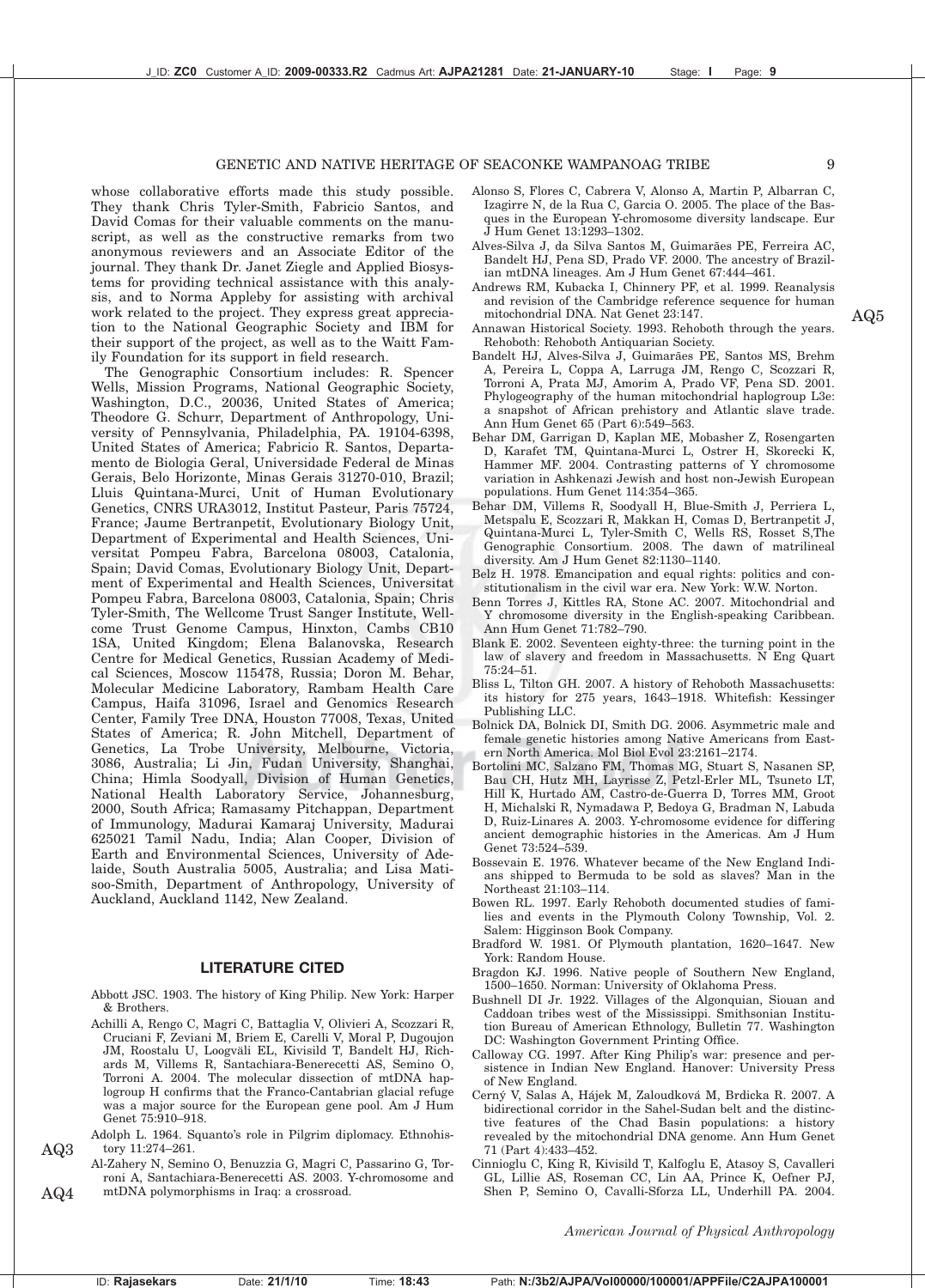Excavating Y-chromosome haplotype strata in Anatolia. Hum Genet 114:127–148.

- Cook SF. 1973a. The significance of disease in the extinction of the New England Indians. Hum Biol 45:485–508.
- Cook SF. 1973b. Interracial warfare and population decline among the New England Indians. Ethnohistory 20:1–24.
- Córte-Real HB, Macaulay VA, Richards MB, Hariti G, Issad MS, Cambon-Thomsen A, Papiha S, Bertranpetit J, Sykes BC. 1996. Genetic diversity in the Iberian Peninsula determined from mitochondrial sequence analysis. Ann Hum Genet 60 (Part 4):331–350.
- Cruciani F, Santolamazza P, Shen P, Macaulay V, Moral P, Olckers A, Modiano D, Holmes S, Destro-Bisol G, Coia V, et al. 2002. A back migration from Asia to sub-Saharan Africa is supported by high-resolution analysis of human Y-chromosome haplotypes. Am H Hum Genet 70:1197–1214.
- Curtin PD. 1969. The Atlantic slave trade: a census. Madison: The University of Wisconsin Press.
- Doughton TL. 1997. Wampanoag Indians in 1861. Individuals in earle report from Wampanoag Communities. Available at: http://www.geocities.com/quinnips/earle/wamp1.html.
- Equaino O. 2007. The interesting narrative of the life of Olaudah Equiano or Gustavus Vassa, the African. Sioux Falls: NuVisions Publications.
- Erhardt J. 1982. History of Seekonk, mass, Vol.I. Seacunke AQ6 1500s to 1645. Privately Published.
	- Fickes M. 2000. "They could not endure that Yoke": the captivity of Pequot women and children after the war of 1637. N Eng Quart 73:58–81.
	- Fiedel SJ. 1992. Prehistory of the Americas. Cambridge: Cambridge University Press.
	- First Free Methodist Church. 1975. 50th Anniversary: historical sketch pamphlet. Seaconke, MA.
	- Friedlaender J, Gentz F, Friedlaender F, Kaestle F, Schurr T, Koki G, Schanfield M, McDonough J, Smith L, Cerchio S, Mgone C, Merriwether DA. 2006. Mitochondrial genetic diversity and its determinants in island Melanesia. In: Pawley A, Attenborough R, Golson J, Hide R, editors. Papuan Pasts: Cultural, linguistic and biological histories of Papuan-speaking people. Canberra: Australian National University. p 693– 717.
	- Goddard I. 1978. Eastern Algonquian languages. In: Trigger BG, editor. Handbook of North American Indians, vol. 15. Washington, DC: The Smithsonian Institution. p 70–77.
	- Gray AC. 1999. Trading contacts in the Bismarck Archipelago during the whaling era, 1799–1884. J Pac Hist 34:23–43.
	- Hauptman LM, Wherry JD. 1993. The Pequots in Southern New England: the fall and rise of an American Indian Nation. Norman: University of Oklahoma Press.
	- House of representatives of the commonwealth of Massachusetts. 1997. Declaration of congratulations. Boston, MA: House of representatives of the commonwealth of Massachusetts.
	- Howe KR, Kiste RC, Lal BY. 1994. Tides of history: the pacific islands in the twentieth century. Honolulu: University of Hawaii Press.
	- Hudjashov G, Kivisild T, Underhill PA, Endicott P, Sanchez JJ, Lin AA, Shen P, Oefner P, Renfrew C, Villems R, Forster P. 2007. Revealing the prehistoric settlement of Australia by Y chromosome and mtDNA analysis. Proc Natl Acad Sci USA 104:8726–8730.
	- Jones H. 1999. Abraham Lincoln and a new birth of freedom: the union and slavery in the diplomacy of the civil war. Lincoln: University of Nebraska Press.
	- Karafet TM, Lansing JS, Redd AJ, Reznikova S, Watkins JC, Surata SP, Arthawiguna WA, Mayer L, Bamshad M, Jorde LB, Hammer MF. 2005. Balinese Y chromosome perspective on the peopling of Indonesia: genetic contributions from pre-Neolithic hunter-gatherers. Austronesian farmers and Indian traders. Hum Biol 77:93–114.
	- Karafet TM, Mendez FL, Meilerman MB, Underhill PA, Zegura SL, Hammer MF. 2008. New binary polymorphisms reshape and increase resolution of the human Y chromosomal haplogroup tree. Genome Res 18:830–838.

Karlsson AO, Wallerström T, Götherström A, Holmlund G. 2006. Y-chromosome diversity in Sweden—a long-time perspective. Eur J Hum Genet 14:963–970.

- Karttunen FR. 2005. The other islanders: people who pulled Nantucket's oars. New Bedford: Spinner Publications.
- Kayser M, Brauer S, Weiss G, Schiefenhövel W, Underhill P, Shen P, Oefner P, Tommaseo-Ponzetta M, Stoneking M. 2003. Reduced Y-chromosome, but not mitochondrial DNA, diversity in human populations from West New Guinea. Am J Hum Genet 72:281–302.
- Kivisild T, Reidla M, Metspalu E, Rosa A, Brehm A, Pennarun E, Parik J, Geberhiwot T, Usanga E, Villems R. 2004. Ethiopian mitochondrial DNA heritage: tracking gene flow across and around the gate of tears. Am J Hum Genet 75:752–770.
- Kivisild T, Shen P, Wall DP, Do B, Sung R, Davis K, Passarino G, Underhill PA, Scharfe C, Torroni A, Scozzari R, Modiano D, Coppa A, de Knijff P, Feldman M, Cavalli-Sforza LL, Oefner PJ. 2006. The role of selection in the evolution of human mitochondrial genomes. Genetics 172:373–387.
- Knight A, Underhill PA, Mortensen HM, Zhivotovsky LA, Lin AA, Henn BM, Louis D, Ruhlen M, Mountain JL. 2003. African Y chromosome and mtDNA divergence provides insight into the history of click languages. Curr Biol 13:464–473.
- Kolchin P. 2003. American slavery, 1619–1877. New York: Farrar, Straus and Giroux.
- Krings M, Salem AE, Bauer K, Geisert H, Malek AK, Chaix L, Simon C, Welsby D, Di Rienzo A, Utermann G, Sajantila A, Pääbo S, Stoneking M. 1999. mtDNA analysis of Nile river valley populations: a genetic corridor or a barrier to migration? Am J Hum Genet 64:1166–1176.
- Lell JT, Sukernik RI, Starikovskaya YB, Su B, Jin L, Schurr TG, Underhill PA, Wallace DC. 2002. The dual origin and Siberian affinities of Native American Y chromosomes. Am J Hum Genet 70:192–206.
- Lepore J. 1998. The name of war. New York: Vintage.
- Loogväli EL, Roostalu U, Malyarchuk BA, Derenko MV, Kivisild T, Metspalu E, Tambets K, Reidla M, Tolk HV, Parik J, Pennarun E, Laos S, Lunkina A, Golubenko M, Barac L, Pericic M, Balanovsky OP, Gusar V, Khusnutdinova EK, Stepanov V, Puzyrev V, Rudan P, Balanovska EV, Grechanina E, Richard C, Moisan JP, Chaventré A, Anagnou NP, Pappa KI, Michalodimitrakis EN, Claustres M, Gölge M, Mikerezi I, Usanga E, Villems R. 2004. Disuniting uniformity: a pied cladistic canvas of mtDNA haplogroup H in Eurasia. Mol Biol Evol 21:2012–2021.
- MacNeish RS. 1952. Iroquois pottery types: a technique for the study of Iroquois prehistory. National Museum of Canada Bulletin 124, Anthropological Series No 31. Ottawa: National Museum of Canada.
- Malhi RS, Mortensen HM, Eshleman JA, Kemp BM, Lorenz JG, Kaestle FA, Johnson JR, Gorodezky C, Smith DG. 2003. Native American mtDNA prehistory in the American Southwest. Am J Phys Anthropol 120:108–124.
- Martinez-Cruzado JC, Toro-Labrador G, Viera-Vera J, et al. 2005. Reconstructing the population history of Puerto Rico by means of mtDNA phylogeographic analysis. Am J Phys Anthropol 128:131–155.
- Mayo L, editor. 1986. Thomas Hutchinson, history of the colony and province of Massachusetts. Cambridge: Harvard University Press.
- McBride K. 2001. Genocide and enslavement of native peoples in Southern New England. Paper presented at the forum on genocide and slavery, Gilder-Lehrman center for the study of slavery, resistance, abolition. Yale University, January.
- Michelson TD. 1917. Notes on Algonquian language. Int J Am Linguistics 1:56–57.
- Moore GH. 1866. Notes on the history of slavery in Massachusetts. New York: D. Appleton.
- Moore LT, McEvoy B, Cape E, Simms K, Bradley DG. 2006. A Y-chromosome signature of hegemony in Gaelic Ireland. Am H Hum Genet 78:334–338.
- Mulligan CJ, Hunley K, Cole S, Long JC. 2004. Population genetics, history, and health patterns in Native Americans. Annu Rev Genomics Hum Genet 5:295–315.

American Journal of Physical Anthropology

ID: Rajasekars Date: 21/1/10 Time: 18:43 Path: N:/3b2/AJPA/Vol00000/100001/APPFile/C2AJPA100001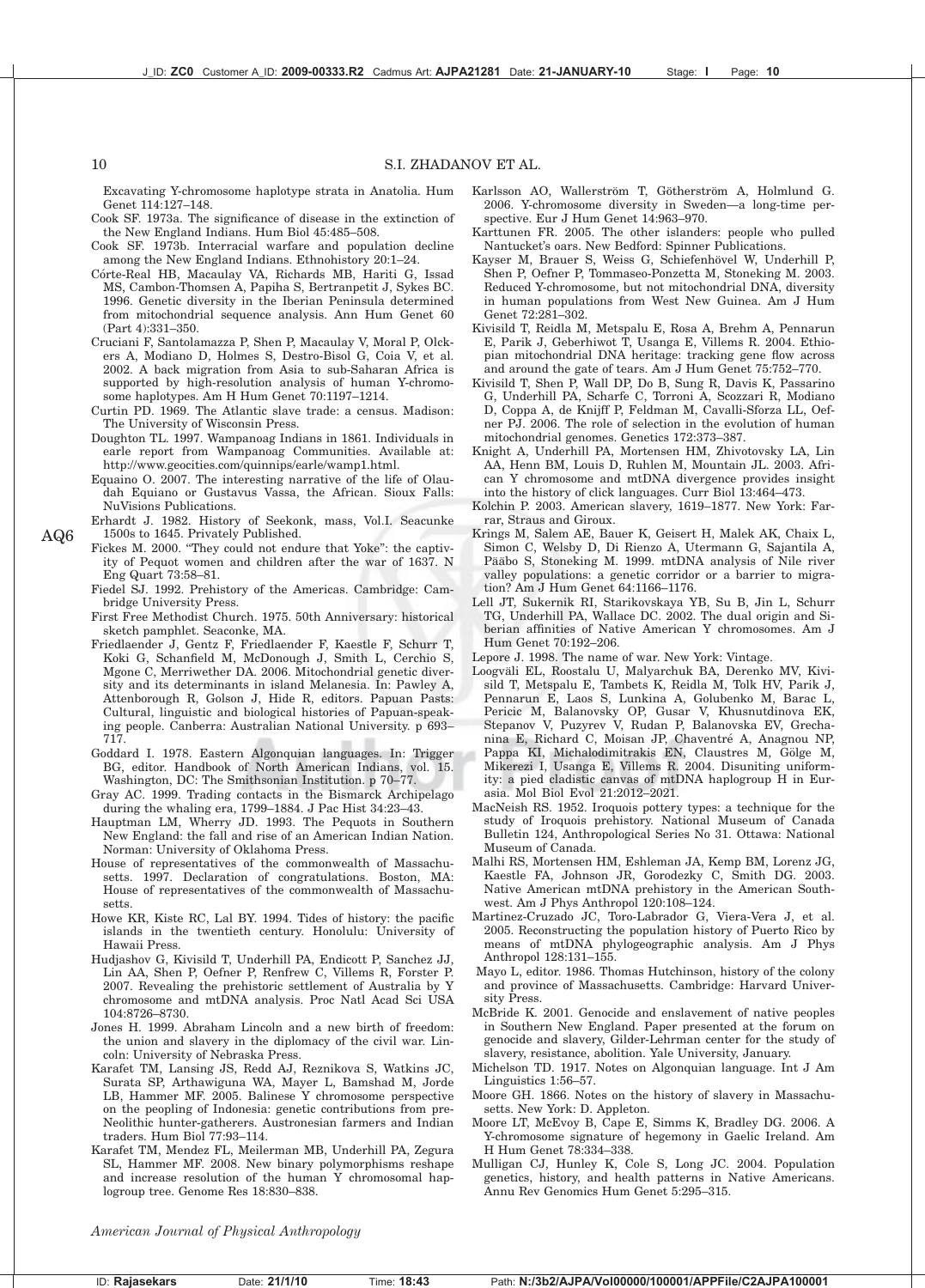- Nasidze I, Sarkisian T, Kerimov A, Stoneking M. 2003. Testing hypotheses of language replacement in the Caucasus: evidence from the Y-chromosome. Hum Genet 112:255–261.
- Newell ME. 2001. The changing nature of Indian slavery in New England, 1670–1720. Columbus: Ohio State University of the early human dispersal and of post-Neolithic migrations. Mol Phylogenet Evol 28:458–472.
- Olexer BJ. 2005. The enslavement of the American Indian in colonial times. Columbia: Joyous.
- Parsons U. 1861. Indian names of places in Rhode Island. Providence: Knowles, Anthony, & Co. Printers.
- Passarino G, Cavalleri GL, Lin AA, Cavalli-Sforza LL, Borresen-Dale AL, Underhill PA. 2002. Different genetic components in the Norwegian population revealed by the analysis of mtDNA and Y chromosome polymorphisms. Eur J Hum Genet 10:521–529.
- Philbrick N. 2006. Mayflower: a story of courage, community, and war. New York: Viking Adult Press.
- Potter SR. 1993. Commoners, tribute, and chiefs: the development of Algonquian culture in the Potomac valley. Charlottesville: University of Virginia Press.
- Rosa A, Brehm A, Kivisild T, Metspalu E, Villems R. 2004. MtDNA profile of West Africa Guineans: towards a better understanding of the Senegambia region. Ann Hum Genet 68 (Part 4):340–352.
- Rosa A, Ornelas C, Jobling MA, Brehm A, Villems R. 2007. Y-chromosomal diversity in the population of Guinea-Bissau: a multiethnic perspective. BMC Evol Biol 7:e124.
- Salas A, Richards M, De la Fe T, Lareu MV, Sobrino B, Sanchez-Diz P, Macaulay V, Carracedo A. 2002. The making of the African mtDNA landscape. Am J Hum Genet 71:1082– 1111.
- Salas A, Richards M, Lareu MV, Scozzari R, Coppa A, Torroni A, Macaulay V, Carracedo A. 2004. The African diaspora: mitochondrial DNA and the Atlantic slave trade. Am J Hum Genet 74:454–465.
- Salas A, Carracedo A, Richards M, Macaulay V. 2005. Charting the ancestry of African Americans. Am J Hum Genet 77:676– 680.
- Salisbury N. 1984. Manitou and providence: Indians, Europeans, and the making of New England, 1500–1643. Oxford: Oxford University Press.
- Scheinfeldt L, Friedlaender F, Friedlaender J, Latham K, Koki G, Karafet T, Hammer M, Lorenz J. 2006. Unexpected NRY chromosome variation in Northern Island Melanesia. Mol Biol Evol 3:1628–1641.
- Schultz E. 2000. King Philip's war: the history and legacy of America's forgotten conflict. Woodstock: Countryman.
- Schurr TG. 2004. The peopling of the new world: perspectives from molecular anthropology. Ann Rev Anthropol 33:551–583.
- Scozzari R, Cruciani F, Pangrazio A, Santolamazza P, Vona G, Moral P, Latini V, Varesi L, Memmi MM, Romano V, et al. 2001. Human Y-chromosome variation in the western Mediterranean area: implications for the peopling of the region. Hum Immunol 62:871–884.

Seekonk Star. 1996. New plans for old building. East Provi-AQ7 dence, RI.

- Semino O, Passarino G, Oefner PJ, Lin AA, Arbuzova S, Beckman LE, De Benedictis G, Francalacci P, Kouvatsi A, Limborska S, Marcikiae M, Mika A, Mika B, Primorac D, Santachiara-Benerecetti AS, Cavalli-Sforza LL, Underhill PA. 2000a. The genetic legacy of Paleolithic Homo sapiens sapiens in extant Europeans: a Y chromosome perspective. Science 290:1155–1159.
- Semino O, Passarino G, Quintana-Murci L, Liu A, Béres J, Czeizel A, Silvana Santachiara-Benerecetti AA. 2000b.

MtDNA and Y chromosome polymorphisms in Hungary: inferences from the Palaeolithic, Neolithic, and Uralic influences on the modern Hungarian gene pool. Eur J Hum Genet 8: 339–346.

- Semino O, Magri C, Benuzzi G, Lin AA, Al-Zahery N, Battaglia V, Maccioni L, Triantaphyllidis C, Shen P, Oefner PJ, et al. 2004. Origin, diffusion, and differentiation of Y-chromosome haplogroups E and J: inferences on the neolithization of Europe and later migratory events in the Mediterranean area. Am J Hum Genet 74:1023–1034.
- Siebert FT Jr. 1967. The original home of the Proto-Algonquian people. National museum of Canada Bulletin 214, Anthropological Series 78. Ottawa: National Museums of Canada. p 13–47.
- Simms TM, Garcia C, Mirabal S, McCartney Q, Herrera RJ. 2008. The genetic legacy of the Transatlantic slave trade in the island of New Providence. Forensic Sci Int Genet 2:310– 317.
- Snow DR. 1994. Recent archaeological research in the northeastern United States and Eastern Canada. J Archaeol Res 2: 199–220.
- Snow DR, Lamphear KM. 1988. European contact and Indian depopulation in the Northeast: The timing of the first epidemics. Ethnohistory 35:16–38.
- Speiro AE, Spiess BD. 1987. New England pandemic of 1616– 1622: cause and archaeological implication. Man Northeast 35:71–83.
- Stratton EA. 1986. Plymouth colony: its history and people, 1620–1691. Boston: Ancestry.
- Tambets K, Rootsi S, Kivisild T, et al. 2004. The western and eastern roots of the Saami-the story of genetic "outliers" told by mitochondrial DNA and Y chromosomes. Am J Hum Genet 74:661–682.
- The Providence Journal. 1996a. Scattered by war, a tribe reclaims its cultural identity, 14 November 1996, Providence, RI.
- The Providence Journal. 1996b. Seaconke Wampanoags seek heritage, 14 November 1996, Providence, RI.
- The Providence Journal. 1997. Seaconke Indians finally get status as tribe, 27 January 1997. Providence, RI.
- The Sun Chronicle. 1997. Seaconke tribe returns to fold, 02 February 1997, Attleboro, MA.
- Town of Rehoboth. 1997. Declaration of congratulations, 27 January 1997, Rehoboth, MA.
- Travers M. 1957. The Wampanoag Indian federation of the Algonquin nation. New Bedford: Reynolds-De Walt.
- Underhill PA, Passarino G, Lin AA, Shen P, Mirazon Lahr M, Foley RA, Oefner PJ, Cavalli-Sforza LL. 2001. The phylogeography of Y chromosome binary haplotypes and the origins of modern human populations. Ann Hum Genet 65:43– 62.
- Vaughan AT. 1995. New England frontier: Puritans and Indians, 1620–1675. Norman: University of Oklahoma Press.
- Vickers D. 2000. The first whalemen of Nantucket. In: Mancall PC, Merrell JH, editors. American Encounters: natives and newcomers from European contact to Indian removal, 1500– 1850. New York: Routledge. p 241–282.
- Zalloua PA, Xue Y, Khalife J, Makhoul N, Debiane L, Platt DE, Royyuru AK, Herrera RJ, Soria Hernanz DF, Blue-Smith J, Wells RS, Comas D, Bertranpetit J, Tyler-Smith C, The Genographic Consortium. 2008. Y-chromosomal diversity in Lebanon is structured by recent historical events. Am J Hum Genet 82:1–10.
- Zegura SL, Karafet TM, Zhivotovsky LA, Hammer MF. 2004. High-resolution SNPs and microsatellite haplotypes point to a single, recent entry of Native American Y chromosomes into the Americas. Mol Biol Evol 21:164–175.